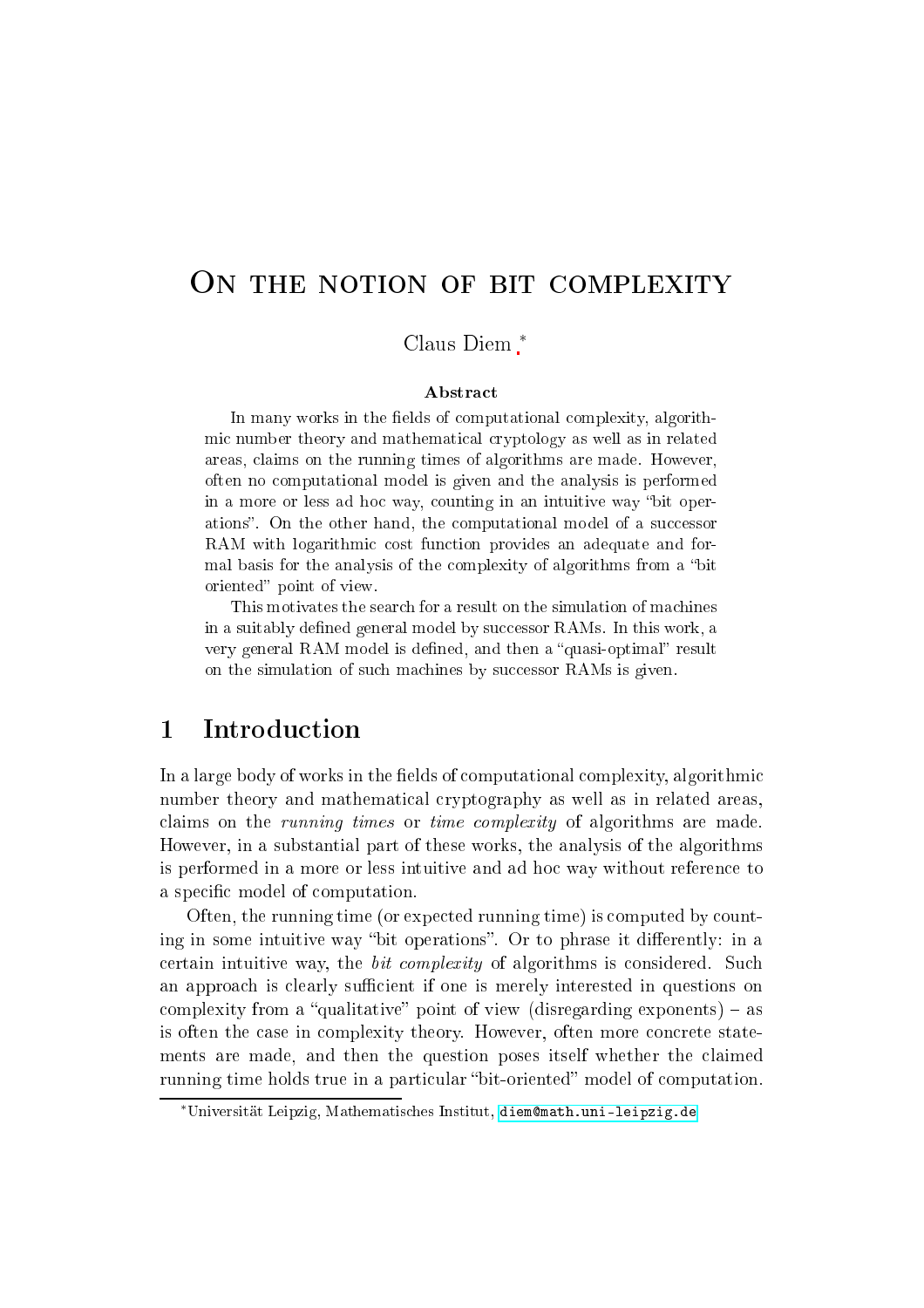The situation concerning *space requirements* or *space complexity* is similar but in fact – as we will discuss below – it is even worse because it is even less lear what is exa
tly meant by laims on
erning spa
e requirements.

This is by far a new phenomenon. Already in 1980 Arnold S
hönhage observed; see  $[5]$ :

Many of the concrete algorithms given in the literature are (at least implicitly) designed for multitape Turing machines, sometimes the higher flexibility of random access machines (with a variety of instruction sets) is required, and frequently it is totally left to the reader's imagination what the model of computation should look like.

Let us fix the following terminology: By a machine type we mean a type of Turing machines, random access machines, etc.<sup>1</sup> A model of computation is then a ma
hine type together with a time and a spa
e measure. In some ases, these measures are obvious (e.g. for Turing ma
hines), but in other  $cases$  - in particular for RAM models - they are not, and care has to be taken whi
h measure is used.

It is intuitively obvious that if one speaks about running time without further omments, one should have a sequential ma
hine type with a bitoriented storage and atomistic instruction set in mind, and the time measure must reflect the number of bit operations required. Of course, we cannot give a rigorous definition of these intuitive notions but some requirements seem to be obvious: First, the machine type must have a most reduced set of instructions. Second, the time needed for one instruction must by definition reflect the lengths of the numbers which have to be considered for its execution.<sup>[2](#page-1-1)</sup>

One su
h model is the multi-tape Turing ma
hine model (with various similar definitions). Another model is the successor RAM with logarithmic cost measure (again with various similar definitions).

We note here that the bit-oriented point of view of this work is slightly different from the *atomistic* point of view in  $[5]$ . An atomistic model according to Schönhage is for example the *Storage Modification Machine (SSM)*.

<span id="page-1-0"></span><sup>&</sup>lt;sup>1</sup>We do not give a rigorous *general* definition of "machine type", and  $\overline{\phantom{a}}$  consistent with this  $-$  we do not claim any *general* mathematical propositions on machine types. The mathematical propositions are rather for *specific* machine types.

<span id="page-1-1"></span><sup>&</sup>lt;sup>2</sup>We assume here implicitly that the machines have a program. Let us note here that in an obvious way, Turing ma
hines an also be based on programs. This point of view is emphasized by Schönhage, cf.  $[5]$  and  $[6]$ .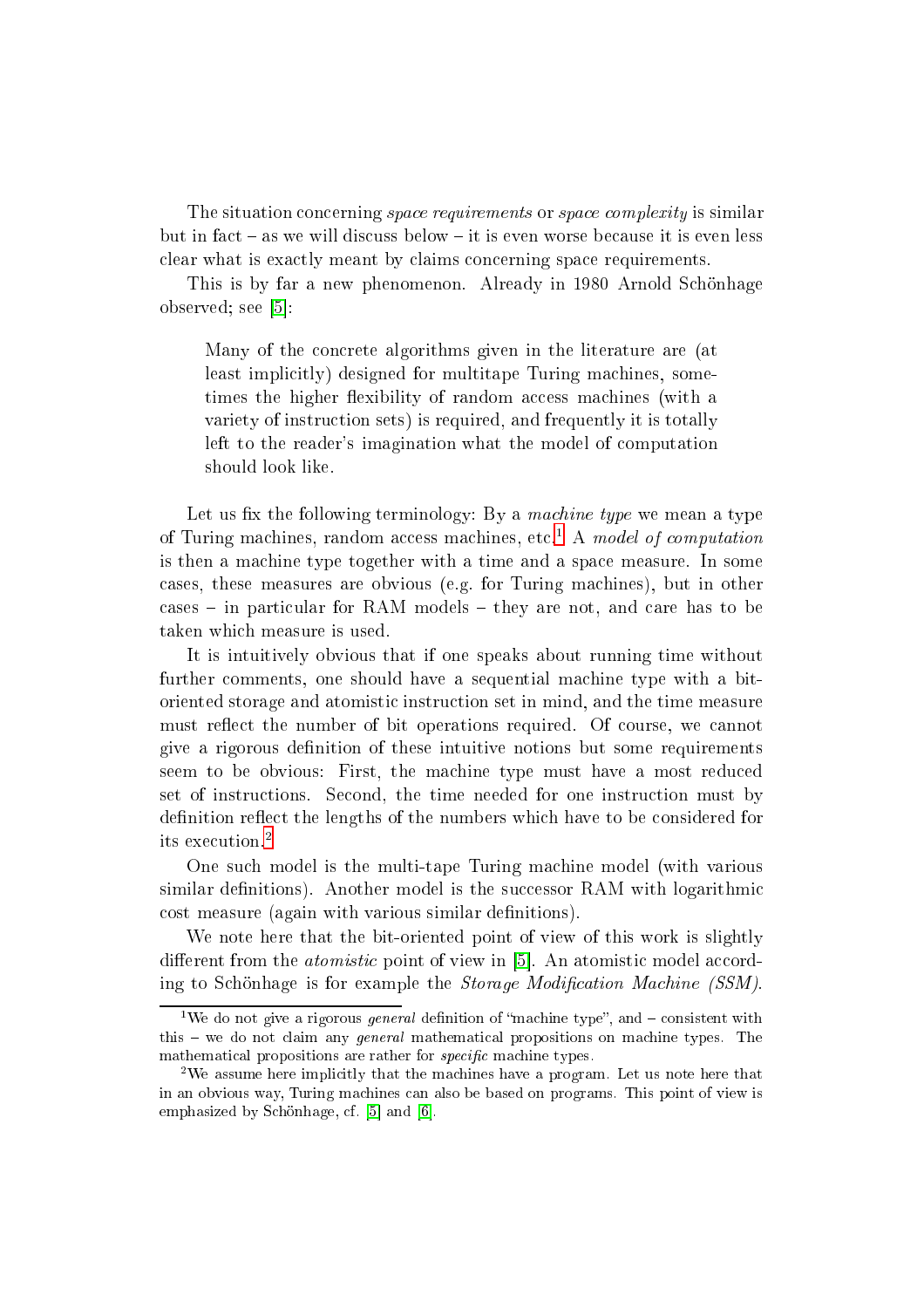However, from our point of view, the SSM model is not bit-oriented be
ause it misses a bit-oriented (a priori) storage. Also, the successor RAM types (as defined in  $[5]$ ) with uniform time measure deserve to be called atomistic but not bit-oriented, be
ause in one time unit arbitrarily many bits might be changed. Note here that it is shown in  $[5]$  that the SSM type (with obvious time measure) is real time equivalent to certain successor RAM types with uniform time measure.<sup>[3](#page-2-0)</sup>

In many works on the complexity of computational problems arising in algorithmi number theory, ryptography and related areas, it seems to be assumed that the underlying model is on the one hand bit-oriented and on the other hand, storage access is more or less immediate. These requirements are met by successor RAMs with logarithmic time measure. The very limited instru
tion set of these models does however often not make it possible to obtain the laimed running times in a straightforward way. For example, very often the algorithms and their analyzes require the presen
e of instru
tions for addition and subtraction of registers.

This situation motivates the sear
h for a general result whi
h transforms a result for any kind of random access machine model with "reasonable" time and space measures to a result for successor RAMs.

In this work, we give a rigorous definition of a RAM type with a very general instruction set (whose machines we call RAM with extended instruction set). With an adequate (and intuitive) time measure, we show that machines of this type can be simulated "quasi-optimally" (optimally up to "logarithmic factors") by successor RAMs with logarithmic cost measure. Concerning space complexity, the result is "quasi-optimal" too and in fact relates a particularly strong space measure on successor RAMs with a weak space measure for the general RAM type. The result on time complexity shows in particular that RAMs with additional instructions for addition and subtraction and / or for AND, OR and, XOR and / or for concatenation and shifts can be simulated "quasi-optimally" by successor RAMs with respect to the logarithmic ost fun
tion.

The simulation is straightforward, and in fact, it essentially already appeared in the literature before; cf. the proof of  $[8,$  Theorem 19.28. However, an extensive sear
h in the literature did not reveal a result as the one given in this work even for the simulation of RAMs with instru
tions for addition and

<span id="page-2-0"></span> $\,$  1 ne use of the notion freal time equivalent  $\,$  in [5] is different for its use at other places  $\,$ in the literature, e.g., in  $[7]$  and  $[8]$ . In the spirit of  $[7]$ , one might say that these models simulate each cime. With times times. With the denitions of [8t] the time measures of the models are linearly related.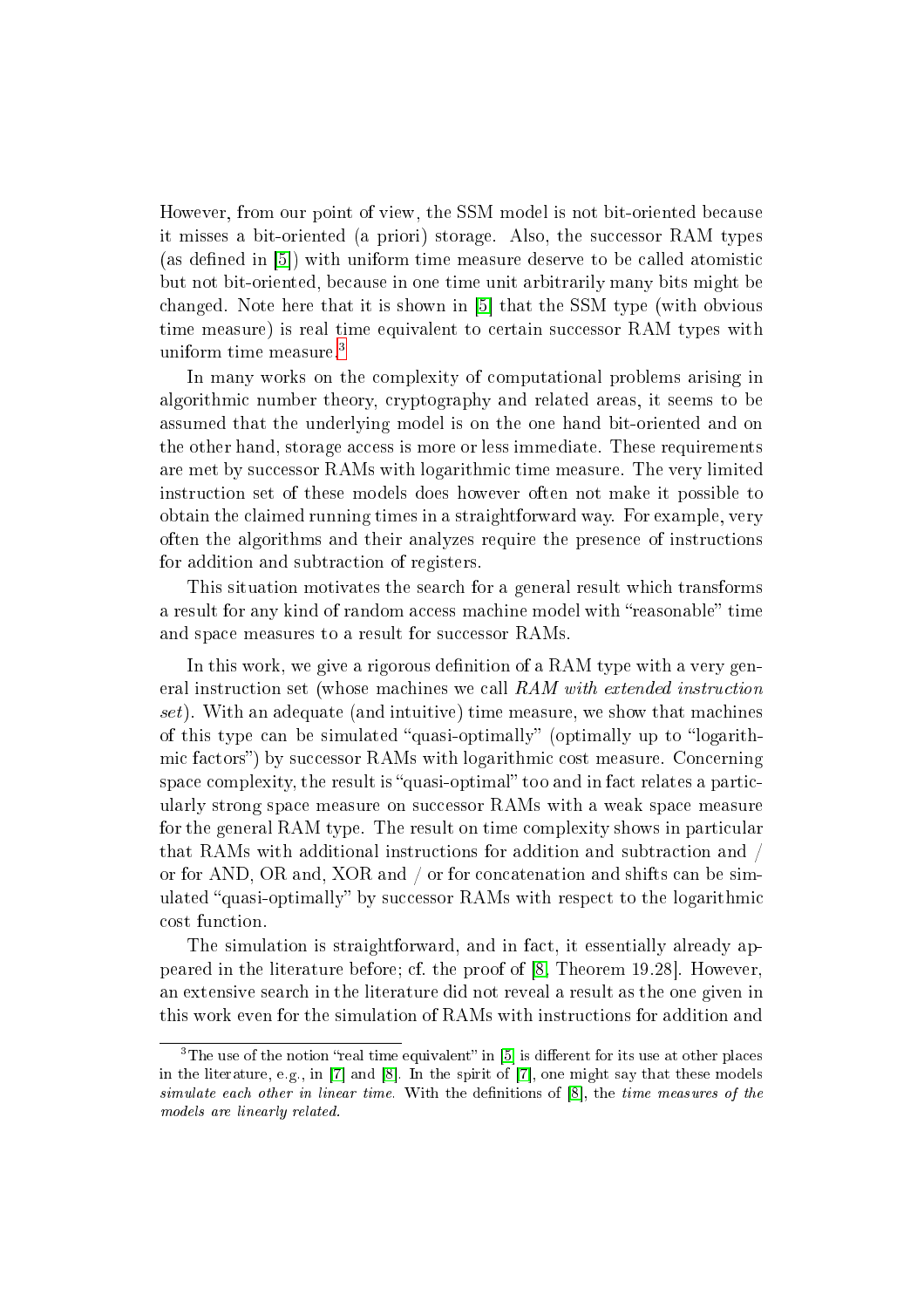subtraction by successor RAMs. Lt is exactly the lack of a suitable reference which motivated the author to write this work.

#### <span id="page-3-2"></span> $\overline{2}$ Basic definitions and observations

We assume that the reader is familiar with RAM models, at least on an intuitive basis. Briefly, a successor RAM type is a RAM type with only one arithmetic instruction: the computation of the successor.<sup>5</sup>

In [5] two such types are defined, called RAM0 and RAM1. Let us recall the particular definitions in  $[5]$  on a conceptual level and compare them to other definitions of RAM types in literature.

Let us define the set of *natural numbers* N as the set  $\{0, 1, 2, \ldots\}$ .

All machines defined in [5] operate on the alphabet  $\{0, 1\}$  for input and output. Each machine has an input and output tape, which are read respe
tively write only. Furthermore, they have a program based on some instru
tion set. The instru
tion sets ontain instru
tions based on the odes **input, output, goto, halt.** The input instruction reads a bit from the input tape and  $-$  according to the bit  $-$  jumps to one of two labels. The output instru
tion prints a bit.

As usual for random access machines, a machine of type RAM1 has registers, an accumulator, instructions to load a fixed natural number and to load and store data directly and indirectly, and an instruction for comparison. All registers and the accumulator can store arbitrary natural numbers (or bit strings). The registers are indexed by natural numbers, and the a
 cumulator is by definition not a register. Different from other random access machine types, the RAM1 type only has one "arithmetic" (or operational) instruction: the computation of the successor. The type RAM0 is similar to the type RAM1. The essential differences are that the type RAM0 does not have an instruction for indirect addressing but it has an additional address register instead.

Usually, random access machine types defined in the literature have additional "arithmetic instructions". The most cited type in the literature seems to be the one by Aho, Hopcroft, and Ullman  $(|1|)$ . This type has instructions for addition, subtra
tion, multipli
ation and division with remainder. Other

<span id="page-3-0"></span>In [\[7,](#page-16-3) I neorem 2.4] a corresponding result is stated for RAMs with instructions for AND, OR and XOR. However, the very short argument in [7] does not seem to be really to the point.

<span id="page-3-1"></span>TH [8] a machine type called successor RAM is defined which has instructions for computation of the successor and the predecessor. We do not follow this definition.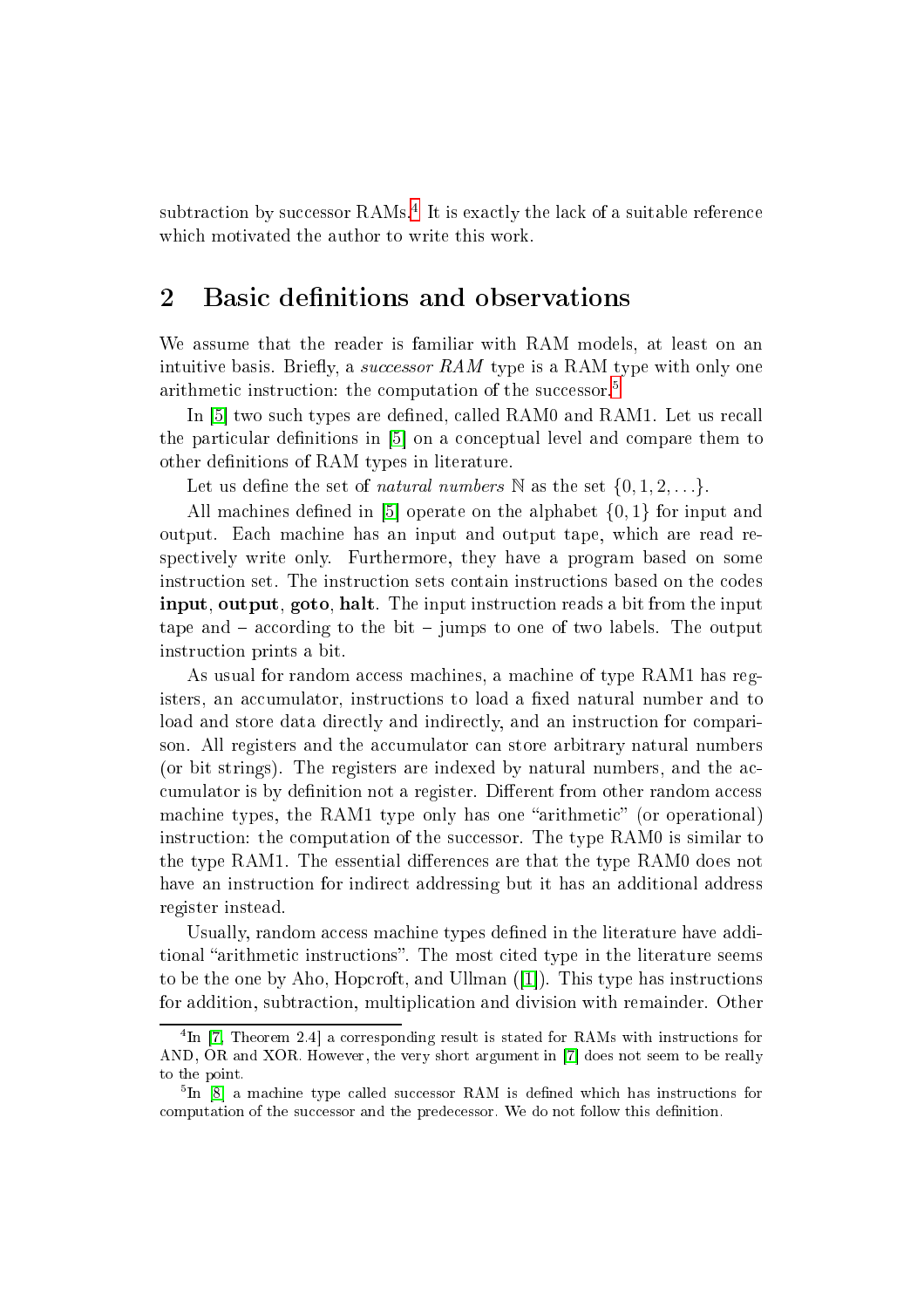types have instru
tions for bitwise AND, OR and XOR, and still others have an instruction for concatenation; cf.  $\lbrack 8, Section 1.2 \rbrack$ .

Let a RAM0 or RAM1  $\Pi$  be given, and let x be an input to  $\Pi$ . Then there are essentially two different definitions of running time of  $\Pi$  for x: the *uniform* and the *logarithmic* running time. With the uniform running time, each instruction executed is given the time 1. In order to define the logarithmic running time, we first define the *size* of a natural number  $n$  as 0 if  $n=0$  and  $\lfloor \log_2(n) \rfloor + 1$  otherwise.<sup>6</sup> Now for the logarithmic running time, each instruction not involving registers or the accumulator is given the time 1, and the instructions involving registers or the accumulator are given as time  $1 +$  the sum of sizes of the numbers in the accumulator or the registers in question involved (the accumulator for comparison and computation of the successor, the accumulator and one register for direct access and the accumulator and two registers for indirect access).

We define the *uniform* or *logarithmic time measure* for  $\Pi$  as the function on the natural numbers assigning to each natural number  $x$  the corresponding running time of  $\Pi$  upon input of x.

On the other hand, when we speak of the state of the machine at a particular time, we refer to the state after a particular number of operations has been executed, that is, after a particular uniform time has passed.

From a bit-oriented point of view, the logarithmic time measure is clearly the more adequate one. After all it really measures the bits involved in the execution of a particular instruction. Because of this, in the following we base our results for time omplexity on this measure. We therefore all the logarithmic measure also the *time complexity* and denote it by T.

We have already mentioned that it is shown in [5] that the two successor RAM types RAM0 and RAM1 are real time equivalent with respect to the uniform time measure. In fact, the simulation in  $[5]$  reveals that they are also real time equivalent with the logarithmi time measure, thus it does not matter which type we choose. Let us  $-$  somewhat arbitrarily  $-$  define a successor RAM as a machine of type RAM1.

There are various measures of space complexity for RAMs defined in the literature. In this work, for successor RAMs we use three space measures  $S_1, S_2, S_3$  which are again functions on the inputs and are defined as follows:

Let us fix a successor RAM  $\Pi$  and some input x to it. Let  $R_{i,t}$  be the content of register  $R_i$  at time t. Let  $u_t(i) := \text{sgn}(\text{size}(R_{i,t}))$ , that is,  $u_t(i)$ 

<span id="page-4-0"></span> $\pm$  1 ms dennition of the size of a number follows the dennitions in [8]. In [7] the size of 0 is by definition 1. The *logarithmic function* in [1] is the same as the size in [7]; see also Section 4.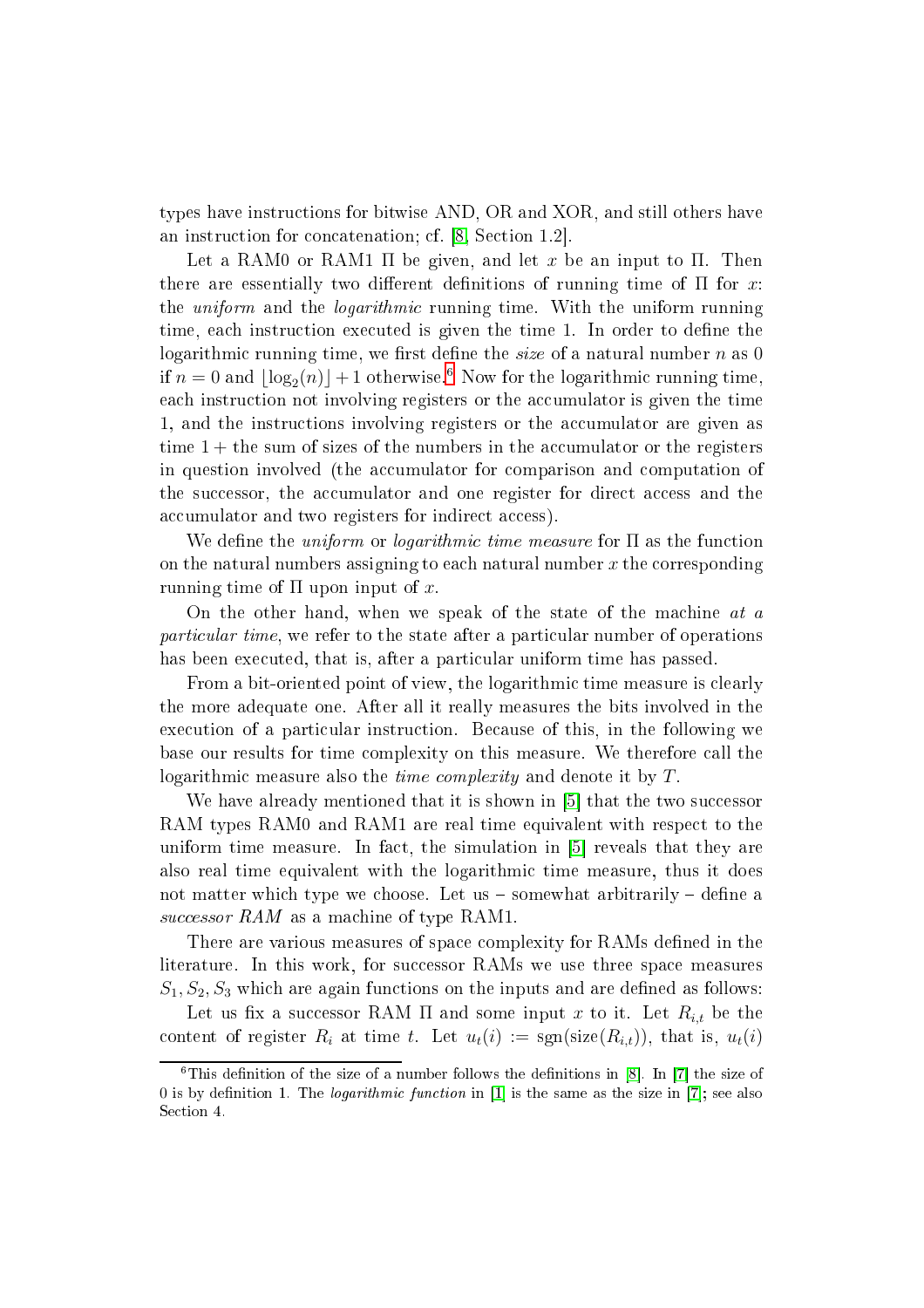indicates if register  $i$  is used at time  $t$ . Further, let

 $b := \sup\{i \in \mathbb{N} \mid \text{register } R_i \text{ is used during the computation}\}\$  $=\sup\{i \in \mathbb{N} \mid \exists t \in \mathbb{N} : u_t(i) = 1\}.$ 

We now define:

$$
S_1(x) := \sup_{t \in \mathbb{N}} \sum_{i=0}^{\infty} \left( \text{size}(R_{i,t}) + \text{size}(i) \cdot u_t(i) \right)
$$
  

$$
S_2(x) := \sum_{i=0}^{\infty} \sup_{t \in \mathbb{N}} \left( \text{size}(R_{i,t}) + \text{size}(i) \cdot u_t(i) \right)
$$
  

$$
S_3(x) := \sum_{i=0}^{b} \sup_{t \in \mathbb{N}} \left( \text{size}(R_{i,t}) + \text{size}(i) \right)
$$

Clearly,

$$
S_1 \leq S_2 \leq S_3.
$$

Measure  $S_2$  seems to be the most accepted measure in the literature; cf. [7], [8]. Measures as  $S_1$  and  $S_2$  but without the term for the size of the register number are also often used in the literature. For example, in  $|1|$  the corresponding variant of measure  $S_2$  is used. From a bit-oriented point of view measure  $S_2$  is however more natural.

In contrast to the definitions in  $[8]$ , the space measures are also defined for inputs for which the machine does not terminate. For inputs for which the machine terminates, the measure is always finite, for inputs for which the machine does not terminate it might be finite or infinite.

Let – as defined above – T be the time complexity of  $\Pi$ . Then

$$
S_3 \in O(T) .
$$

Indeed, let us fix some input x upon which  $\Pi$  terminates. Wlog. we can assume that numbers  $> 0$  are only loaded directly and indirectly (no fixed number  $n > 0$  is loaded). Then the successors of  $0, \ldots, b-1$  have to be computed. The logarithmic running time for this is  $\sum_{i=0}^{b-1}(1+\text{size}(i)) \ge$  $\sum_{i=0}^{b}$  size(*i*). Furthermore, if  $R_{i,t}$  is  $\neq 0$ , then at some time  $s < t$ ,  $R_{i,t}$  has to be stored in register  $R_i$ , and the logarithmic time needed for this is at least  $size(R_{i,t}).$ 

## 3 Discussion and further definitions

We now strive for a general result whi
h transfers propositions on a type of random access machines with a very broad arithmetic instruction set to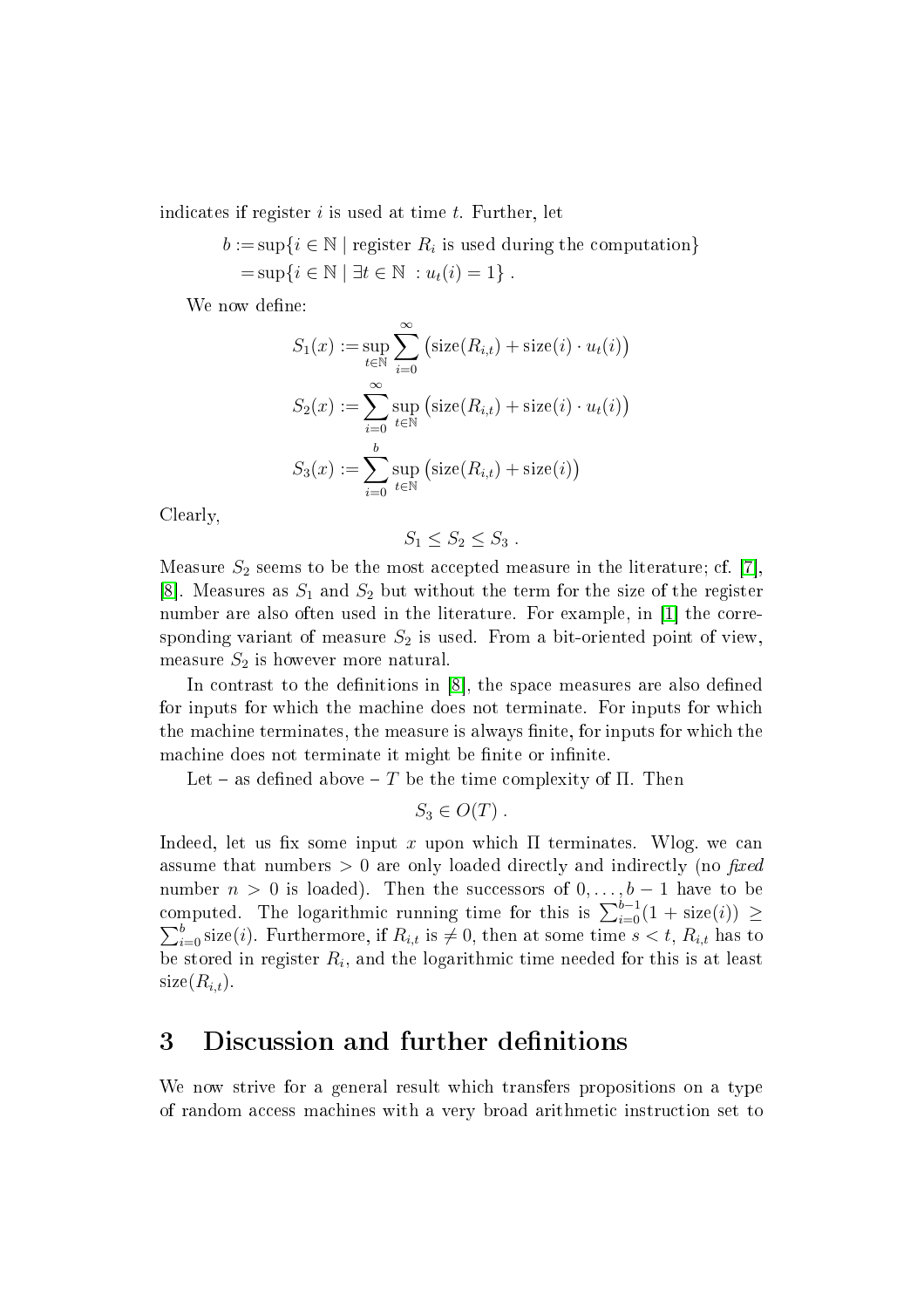propositions for successor RAMs. The instruction set should contain all instructions of the successor RAM type and additional instructions which we call *higher arithmetic instructions*. These higher arithmetic instructions define partial functions from  $\mathbb{N}^n$  to  $\mathbb N$  for some  $n,$  as for example do the usual addition and subtraction instructions.<sup>[7](#page-6-0)</sup>

In order that one can obtain a transfer result as desired, clearly, the partial functions defined by the higher arithmetic instructions must be computable. A subtle question is then what time and spa
e requirements one should harge for the execution of an instruction at a particular time. Our answer to this question is to essentially the following: We again use successor RAMs to define the higher arithmetic instructions, and we measure the time and space complexities of the operations of these successor RAMs with the measures defined above.

We now describe the machines and the time and space measures we consider in detail.

First, we generalize the definition of successor RAM (i.e. RAM1) in the following way: We do not anymore have just one input tape but several input tapes. Correspondingly, the input instru
tions now take the following form:

$$
\textbf{input}\,\, m, \lambda_0, \lambda_1
$$

Here m is a natural number  $\leq$  the number of input tapes, and as before  $\lambda_0, \lambda_1$  are labels. The operation given by this instruction is as follows: One symbol is read from tape m and then according to the symbol being 0 or 1. the program is continued at label  $\lambda_0$  or  $\lambda_1$ .

We call the resulting machine type *multi-inputtape successor RAM* type  $(mi\text{-}successor RAM$  type for short).

We now define a type of computational machines which we call  $RAM$  with extended instru
tion set as well as time and spa
e measures on them.

The set of instructions of the new type has two parts. The first part consists of the instructions of the successor RAM model; we call these instructions *basic instructions*. The second part is given as follows: For each successor RAM  $P$ , we introduce an instruction  $c_P$ . We call these instructions *higher arithmetic instructions*. The *arithmetic instruction* are then the instruction for computation of the successor and the higher arithmetic instru
tions.

<span id="page-6-0"></span><sup>7</sup> The instru
tions one usually onsiders in RAM models dene fun
tions, not only partial fun
tions.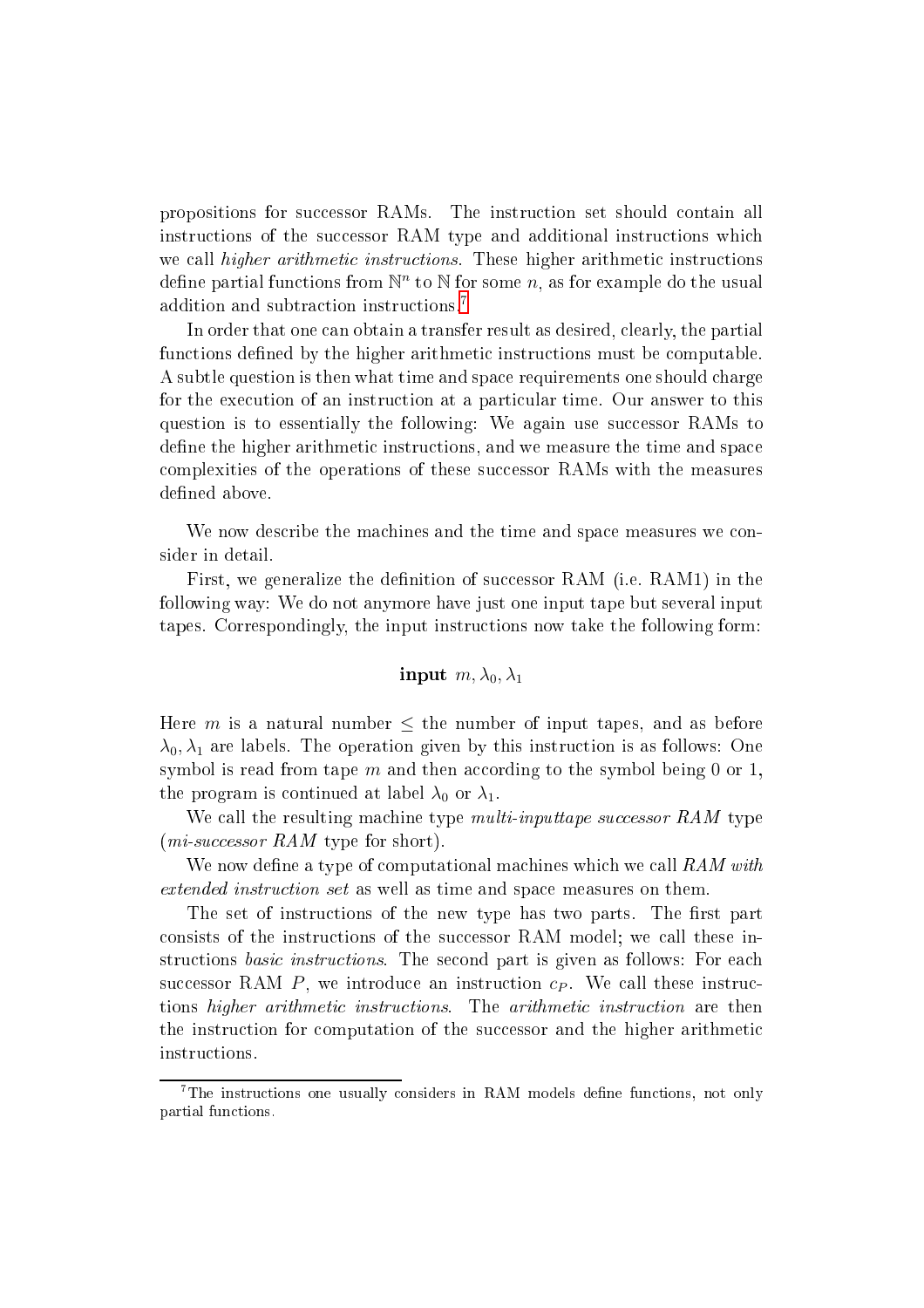The syntactic requirements for a (program of a) RAM with extended instruction set are as for successor RAMs.<sup>8</sup>

Let now a (program for a) RAM with extended instruction set  $\Pi$  be given. Then the operation of  $\Pi$  is as follows: The basic instructions operate as usual. The operation of  $c_P$  for a successor RAM P is as follows: This instruction causes  $P$  to be executed in the following way. If  $P$  has n input tapes,  $P$  takes as input the content of registers  $1, \ldots, n$  of  $\Pi$ . The output tape of P is the accumulator of  $\Pi$ . If P terminates,  $\Pi$  continues with the next instruction, as usual. If P does not terminate,  $\Pi$  does not terminate either.

We define three time measures for such a machine  $\Pi$ .

- $\bullet$  simple uniform time simply counts the number of instructions of  $\Pi$ .
- $\bullet$  extended uniform time is defined as follows: The time for each basic instruction is 1, and the time for some instruction  $c_P$  is the uniform time needed for the execution of  $P$  with the inputs currently present in the respective registers of  $\Pi$ .
- $\bullet$  *extended logarithmic time* is defined in the same manner based on logarithmic time: The time for each basic instruction is measured in logarithmic time, and the time for  $c<sub>P</sub>$  is the logarithmic time needed for the execution of  $P$  with the inputs currently present in the respective registers of Π.

It is extended logarithmic time which captures best the intuitive idea of a bit-oriented measure for this ma
hine type, and therefore, similarly to above, we call this measure *time complexity* and denote it by T.

Let still some RAM machine with extended instruction set  $\Pi$  be given, and let x be an input for  $\Pi$ . Let  $i=1,2,3$ . The  $i^{th}$  basic space measure of  $\Pi$  applied to x is defined as  $S_i(x)$  above applied to  $\Pi$ ; let us denote this  $\mu$ asure by  $\sigma_{\bm{\nu}}$ .

We define the  $1^{st}$  space measure of the execution of some arithmetic instruction P at a particular (simple uniform) time of  $\Pi$  as the first space measure applied to  $P$  and the corresponding input (present in the corresponding registers of  $\Pi$ ). Now  $S_1(x)$  is the supremum of  $SB_1(x)$  and the first space measure applied to the executions of the arithmetic instructions.

The definition of the measures  $S_2$  and  $S_3$  is a bit more complicated: Let  $i = 2, 3$ . Let P be a successor RAM such that  $c_P$  occurs in (the program

<span id="page-7-0"></span><sup>&</sup>lt;sup>8</sup>One can (formally) define RAMs and programs of RAMs in such a way that a RAM and the corresponding program are (by definition) identical.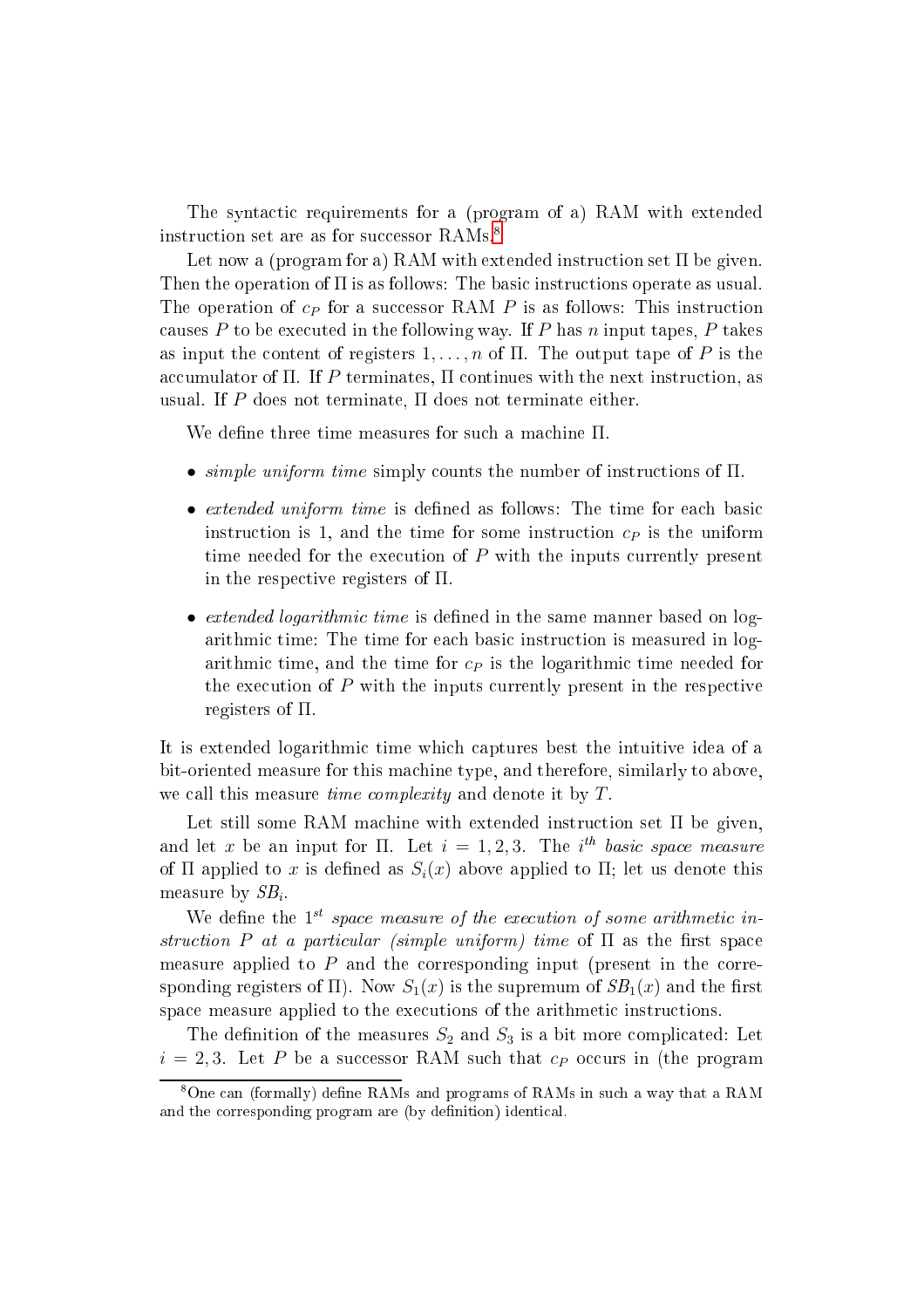of)  $\Pi$  (it might occur several times). Then we define  $S_{i,P}(x)$  as  $S_i(x)$  above but with respect to all states of  $P$  for all executions of  $P$  during the execution of  $\Pi$ . Let  $c_{P_1}, \ldots, c_{P_k}$  with distinct machines  $P_1, \ldots, P_k$  be all higher arithmetic instructions occurring in the (program of) Π. Then we define  $S_i(x) := SB_i(x) + \sum_{j=1}^k S_{i,P_j}(x).$ 

Again we have

$$
S_1 \le S_2 \le S_3 ,
$$

and it is not difficult to see that

 $S_2 \in O(T)$ .

However, there are machines for which it does not hold that  $S_3 \in O(T)$ . In fact,  $S_3$  can be exponentially large with respect to T. For example, there exists a successor RAM  $E$  which computes  $2^n$  in a time of  $O(n)$ . Now using the instruction  $c_E$ , one immediately obtains a RAM with extended instruction set which upon input of  $n \in \mathbb{N}$  stores 1 in register  $2^n$  and then terminates and for which  $T \in O(n)$  and  $S_3 \geq SB_3 \geq 2^n$ .

### <sup>4</sup> The result

In order to formulate the main result, it is onvenient to use the following function, called *logarithmic function* in [1].

**Definition** For some  $n \in \mathbb{N}$ , we define  $l(n) := 1$  if  $n = 0$  and  $l(n) :=$  $\lfloor \log_2(n) \rfloor + 1$  otherwise.

**Theorem** Let some RAM with extended instruction set  $\Pi$  be given. Then there exists a successor  $RAM \Pi'$  such that the following holds:

 $\Pi'$  terminates if and only if  $\Pi$  terminates, and the output of  $\Pi'$  is equal to the output of  $\Pi$ . Furthermore:

Let T be the time complexity of  $\Pi$  and  $T'$  the time complexity of  $\Pi'$ , and let  $S_1$  be the 1<sup>st</sup> space measure for  $\Pi$  and  $S'_3$  the 3<sup>rd</sup> space measure for  $\Pi'$ . Then

$$
T' \in O(T \cdot l(S_1)) \subseteq O(T \cdot l(T))
$$

and

$$
S_3' \in O(S_1 \cdot l(S_1)) \ .
$$

We give the *proof* in two parts: We first only show the result for the case that  $\Pi$  is a successor RAM, and then we address the simulation of arbitrary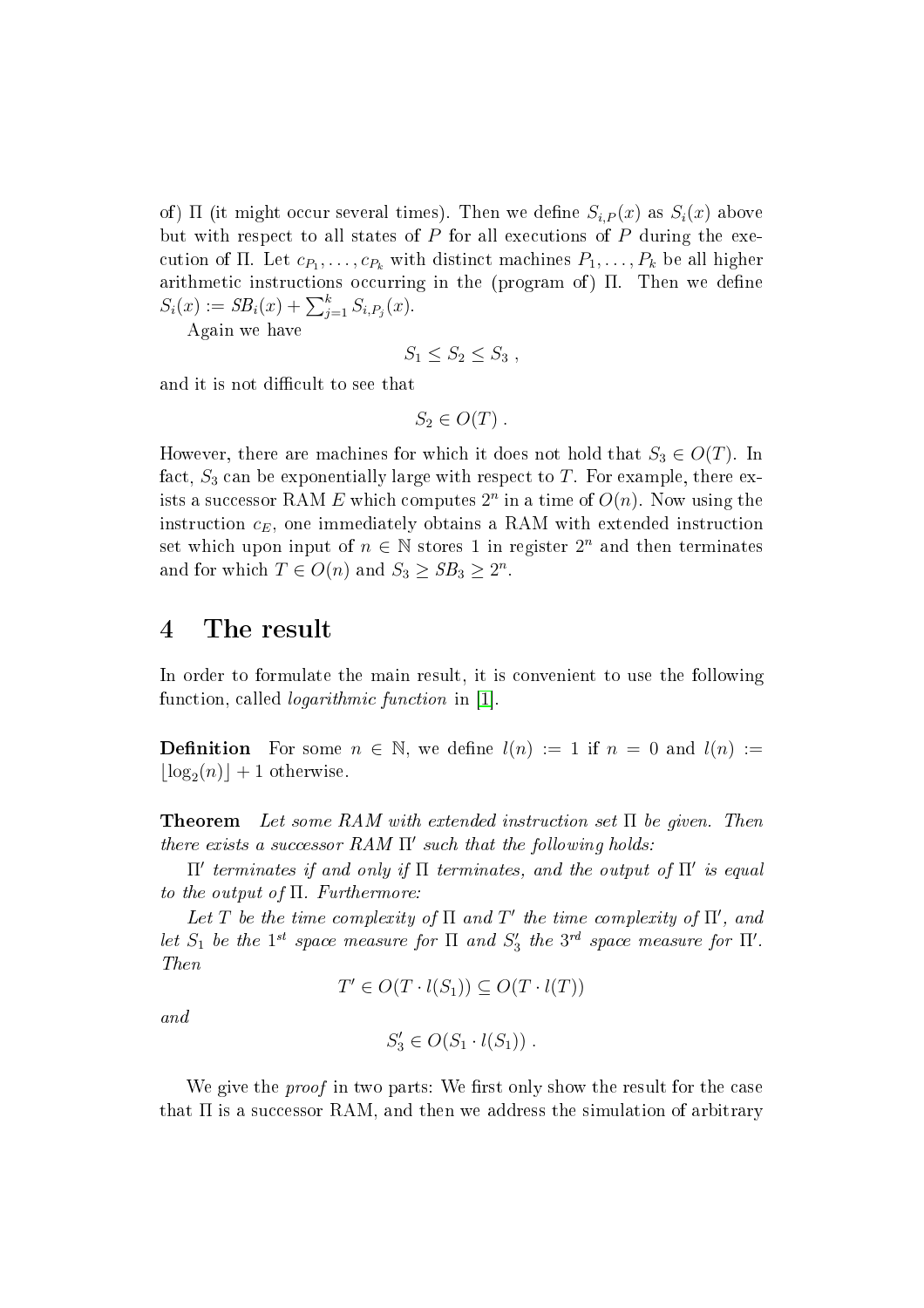RAMs with extended instruction set. Note that the first result is non-trivial be
ause of the bound on the third spa
e measure of Π′ . The simulation for the first result contains the essential idea for the general result as well.

#### The result for successor RAMs

The simulation Let a successor RAM  $\Pi$  be given. We now describe the machine  $\Pi'$  used for the simulation.

Note first that  $-$  as shown in the example at the end of Section  $2$   $-$  the numbers stored in the registers of  $\Pi$  can be exponentially large with respect to the running time. This is, however, not possible for successor RAMs. So we need a way to store the numbers in the registers of  $\Pi$  without using too large numbers in the registers of  $\Pi'$ .

A key idea for the simulation to simulate the registers and the accumulator of Π in the following way: There are ells for data, and they always only contain  $0$  or  $1$ . As a very naive approach to this idea, one might try to store the register ells in arrays. There are, however, some problems with this approach: First, how does one cope with "overflow" of arrays and second, how does one use indirect addressing in an efficient way? One possibility for the se
ond problem would be to try to transfer su
h an array into one register. But note that we do note have addition instru
tions at our disposal, so it is unclear how to implement this idea in a sufficiently efficient way.

Rather than storing the data of one register of  $\Pi$  in an array, we store it in a linked list: Each node of the list contains two entries which are each stored in one register of  $\Pi'$ : The first entry is a data element (being 0 or 1), and the se
ond entry is the address of the next node.

In the same way, we simulate the accumulator of  $\Pi$ , and furthermore, also in this way, we implement an address register used for indire
t addressing.

We use a binary tree to guarantee fast access to the simulated registers. The tree is as follows: Each node of the tree has at most two children, and the edges to the children are labeled with  $0$  or  $1.^\circ$  . Let us assume that at some time t, register  $R_x$  of  $\Pi$  contains data  $d > 0$ , and let  $x_k \cdots x_0$  be the binary expansion of x and  $d_{\ell}\cdots d_0$  be the binary expansion of d. Then at the orresponding time of the simulation, there is a path from the root of the tree following the labels  $x_0, \ldots, x_k$ . The end of the path is the beginning of the linked list, and the data cells of the list contain  $d_0,\ldots,d_\ell.$  If on the other hand  $d = 0$ , there is no such path. (There might be a partial path in the

<span id="page-9-0"></span><sup>&</sup>lt;sup>9</sup>We only use this labeling for the present informal description of the simulation. Only the hildren but not the labels are stored.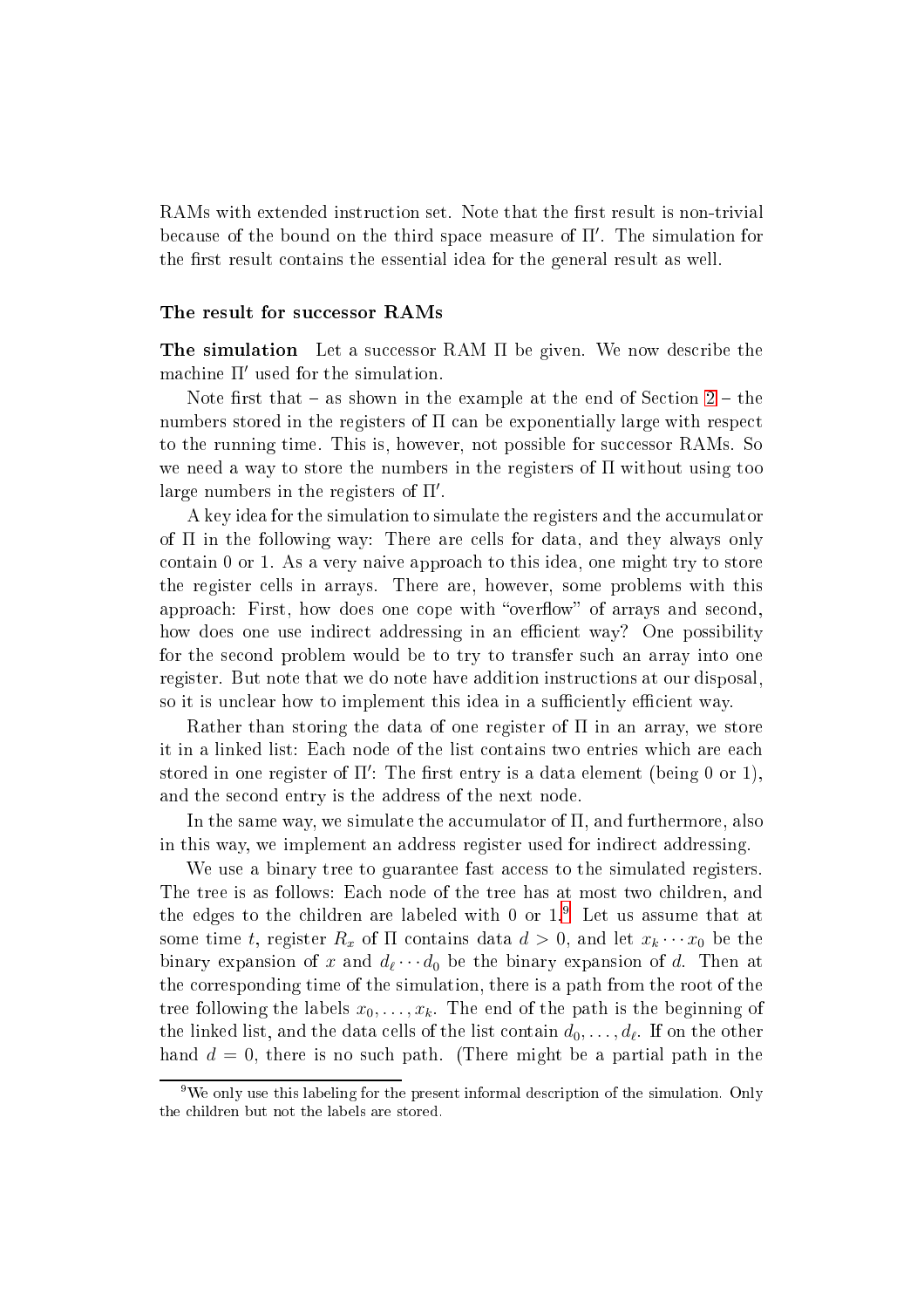tree but not a full path.) It is this tree structure which allows for efficient manipulation of data of Π.

During the operation, new verti
es are inserted into the tree if some register is used whi
h previously ontains 0, and verti
es are deleted if a register is set ba
k to 0.

The structure just described is stored in the registers with even addresses, and one node occupies two consecutive even registers.

In order to access the storage efficiently, we use a stack and a counter. These are stored in the registers with odd addresses. Addresses of (tuples of ) registers of  $\Pi'$  which were used for the tree or the data cells and are deleted are put onto the stack for reuse. (The stack is stored as an array, and each address occupies one register  $-$  as usual.) The counter stores the largest address used for the tree and the lists. If the stack is empty, the counter is in
remented, and its value is used as an address.

**Illustration** If, for example, all registers from 0 to 15 of  $\Pi$  are occupied. the tree looks like this. Here the edges with the numbers are the beginnings of the lists for the ontents of the orresponding registers of Π. (The numbers are not stored but only printed here for orientation.)

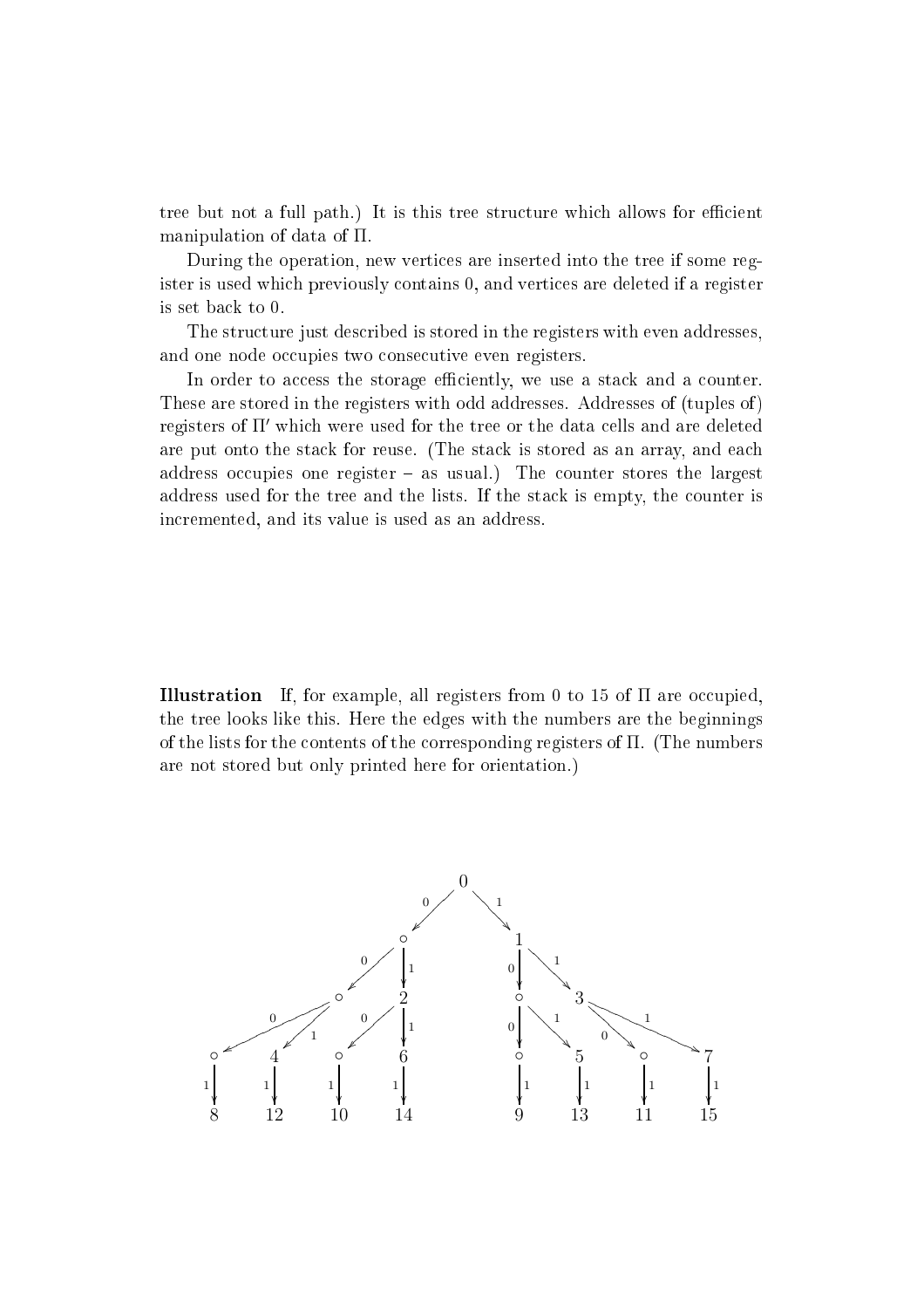If only registers  $8, 12, 5$  and  $15$  are occupied, the tree looks as follows:



Again the numbers indi
ate that at these edges linked lists start.

If now, for example, register 15 is leared, the orresponding edge as well as the two edges above are deleted, and the corresponding addresses of  $\Pi'$ are put on the sta
k for reuse.

The time and space requirements We now outline the results on time and spa
e requirements obtained via the simulation.

The number of registers of  $\Pi'$  used for the simulation is in  $O(S_1)$ . Because of the use of the sta
k for storage management, the supremum of addresses used is in  $O(S_1)$  as well. It follows that at during the whole computation the supremum of numbers stored in the registers is in  $O(S_1)$ .

Therefore  $S'_3 \in O(S_1 \cdot l(S_1))$ .

Now, in order to load the content of the simulation of register  $R_i$  of  $\Pi$ at time  $t$  into the simulation of the accumulator or the simulated address registers we have to go along  $O(l(R_{i,t}) + l(i))$  nodes of the search tree and the linked list for the register.

Again, the supremum of numbers stored in registers of  $\Pi'$  in  $O(S_1)$ . This implies that the logarithmic time for such an operation is in  $O((l(R_{i,t})+l(i))$ .  $l(S_1)$ .

Analogous considerations apply to the computation of the successor and omparison.

All in all, the time complexity of  $\Pi'$  is in  $O(T \cdot l(S_1))$ .

As already remarked in Section [2,](#page-3-2)  $S_1 \in O(T)$  and thus  $T' \in O(T \cdot l(S_1)) \subseteq$  $O(T \cdot l(T)).$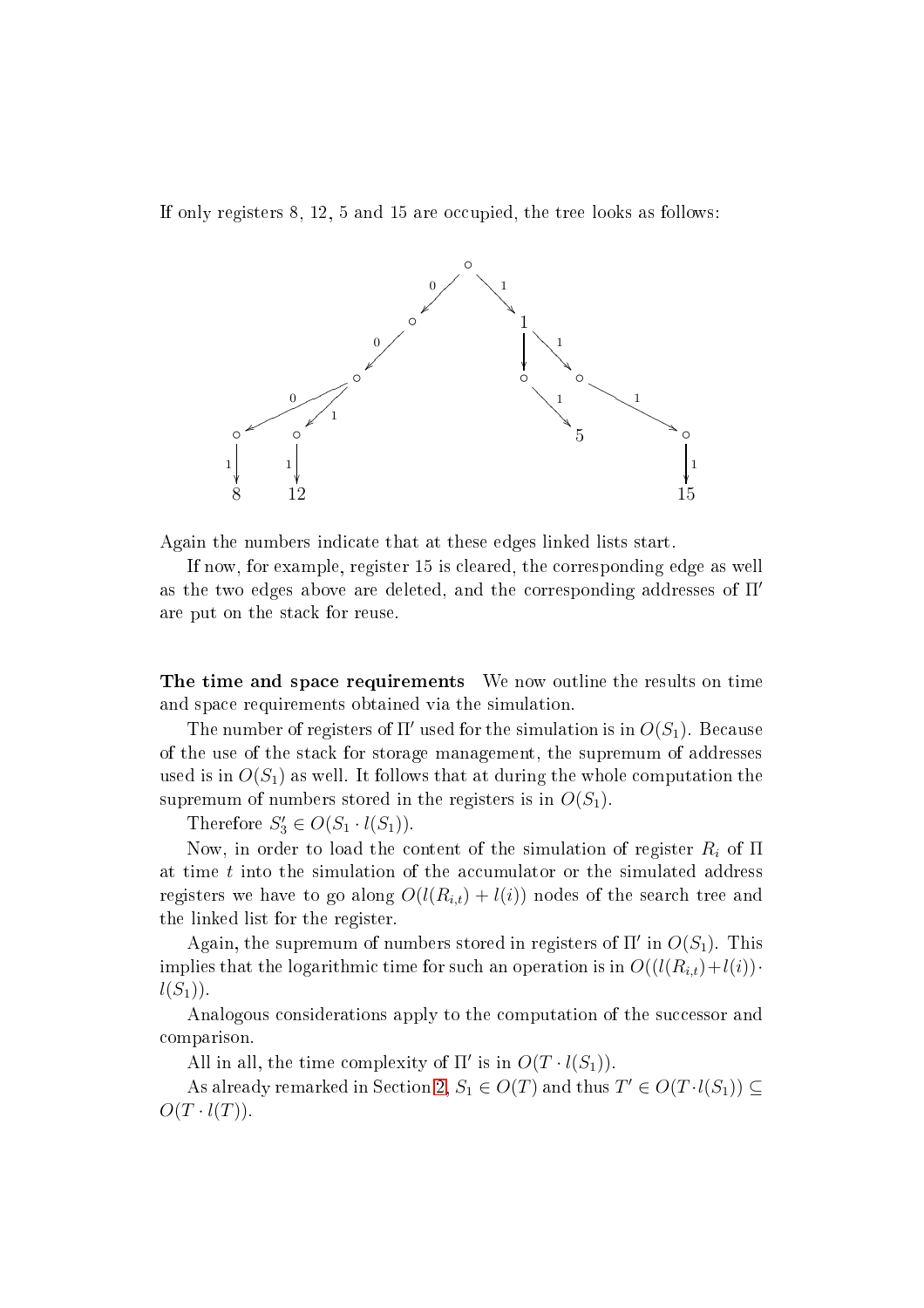#### The general ase

The outline for the general case is in fact nearly as the one for the restricted case. We however also have to simulate the arithmetic instructions  $c_P$ , and for this we use the simulation for successor RAMs just outlined.

We simulate the storage of Π' exactly as just described, but we only use registers  $R_i$  with odd i. The registers  $R_i$  with even i are then used to simulate the higher arithmetic instructions. If  $c<sub>P</sub>$  is such a higher arithmetic instruction, then we simulate it by a successor RAM  $P'$  as described in the first part of the proof.

We now outline the results on time and space complexity for the general ase. In fa
t, with minor modi
ations, the analysis in the spe
ial ase still applies.

The number of registers of  $\Pi'$  used for the simulation of the registers. the accumulator, the stack, the counter and the address register of  $\Pi$  is now in  $O(SB_1)$ , and the supremum of addresses used for these structures is in  $O(SB_1)$ . Thus the supremum of numbers stored in any register of  $\Pi'$  used for these structures is in  $O(SB_1)$  as well.

By the previous result, there exists a constant  $C_1 > 0$  such that the supremum of addresses of  $\Pi'$  and the supremum of numbers stored in the registers of  $\Pi'$  used for the simulation of the arithmetic instructions is  $\leq C_1S_1$ .

All in all, we obtain  $S'_3 \in O(S_1 \cdot l(S_1))$ .

The logarithmic time for the simulation of loading or storing in registers of  $\Pi'$  is in  $O((l(R_{i,t}) + l(i)) \cdot l(SB_1))$ , and again we have an analogous result for the computation of the successor and comparison.

Furthermore, there exists a constant  $C_2 > 0$  such that the simulation of any higher arithmetic instruction  $C_P$  of  $\Pi'$  at any particular time of  $\Pi'$  can be performed in logarithmic time  $\leq C_2$  times the logarithmic time of the execution of  $P'$  with the particular input.

All in all, the time complexity of  $\Pi'$  is in  $O(T \cdot l(S_1))$ . As already remarked,  $S_1 \in O(T)$ .

### $\Box$

### <sup>5</sup> Some further remarks

We now make some further remarks related to the Theorem.

• As usual, one also can define *non-deterministic* RAMs with extended instruction set. There are in fact two approaches: First, one can still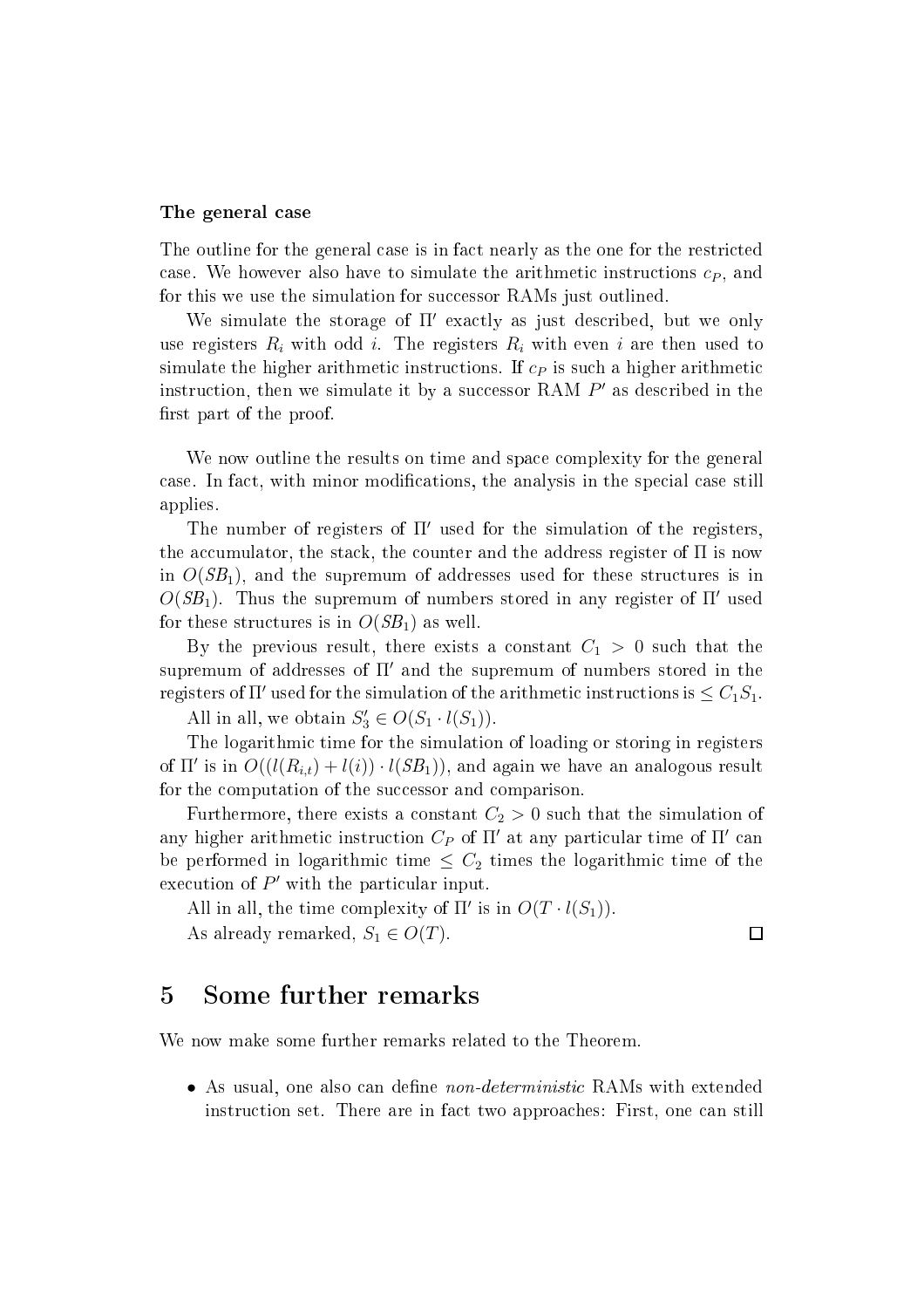leave the instruction set as above (in particular, for each *deterministic* successor RAM P, we have an instruction  $c_P$  but allow nondeterminism in the same way as one usually does for RAM models. And second, one can in fact also extend the instruction set, allowing instructions corresponding to non-deterministic successor RAMs. In any case, the proof of the Theorem in an obvious way also leads to results on the simulation of non-deterministi RAMs.

- As a variant of this, one can consider *randomized* RAMs. Here the same comments as above apply. In particular, we can use the Theorem to transfer propositions on the running times of Monte Carlo or Las Vegas algorithms. Propositions on
erning Las Vegas algorithms are often formulated via expe
ted running times in the following sense: For each input x the time complexity  $T(x)$  is now a random variable, and one considers the function assigning to each input  $x$  the expected value of  $T(x)$ . Propositions on expected running times defined like this an then also easily be transferred. The same applies to propositions on spa
e omplexity with respe
t to the various measures.
- A usual RAM type is as the successor RAM types but with two kinds of arithmetic instructions: addition and subtraction. (In |7| and |8| this is called the *standard RAM*.) Now, there exist mi-successor RAMs  $A$  and S which can perform addition and subtraction in linear time and with constant storage. Let now  $\Pi$  be a "standard RAM" with logarithmic time measure T, and let the space measures  $S_1, S_2, S_3$  be defined as above. Then Π can in an obvious way be simulated by a RAM with extended instruction set  $\Pi'$  such that  $T' \in \Theta(T)$  and  $S_i \in \Theta(S_i')$  $'_{i}$ ) for  $i = 1, 2, 3$ . We can then apply the Theorem to simulate  $\Pi$  by a successor RAM  $\Pi''$  with  $T'' \in O(T \cdot l(S_1))$  and  $S_3'' \in O(S_1 \cdot l(S_1))$ . The same holds with respect to RAMs which have additional instructions for AND, OR, and XOR and  $/$  or for concatenation and shifts.
- As already mentioned, a classical and often cited computational model is the machine type defined in [1] with logarithmic cost function. In this machine type there are instructions for addition, subtraction, multipli
ation and division with remainder.

As shown by Schönhage  $(5,$  Theorem 7.1,), there exists a successor RAM which computes the product of two natural numbers  $m \geq n$  in a logarithmic time of  $O(l(m) \cdot l(l(m)))$ . Furthermore, division with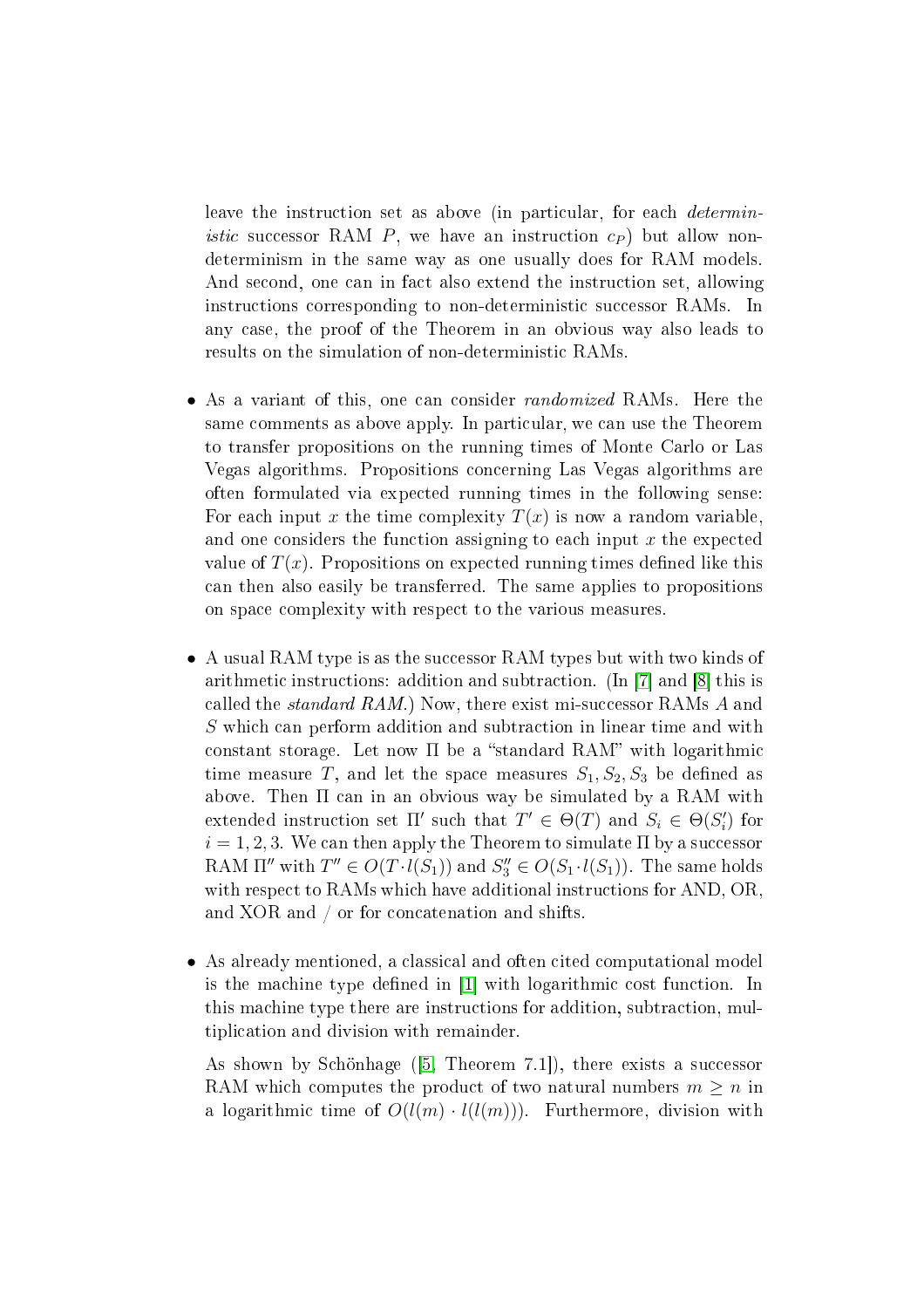remainder can be performed efficiently with Newton iteration, and the stated complexity then also holds true  $([3, 4.3.3, D])$  $([3, 4.3.3, D])$  $([3, 4.3.3, D])$ .

Let now a machine  $\Pi$  as in [1] be given, and let T and  $S_1, S_2, S_3$  be defined as above. Then by using only the second part of the simulation for the Theorem, we obtain a successor RAM  $\Pi'$  simulating  $\Pi$  with  $T' \in O(T \cdot l(S_1))$  and  $S'_3 \in O(S_1 \cdot l(S_1))$ . So we have the same conclusion as in the previous item.

- If one substitutes logarithmi by uniform time and extended logarithmic by extended uniform time, the simulation does not lead to a "quasioptimal" result. Indeed, let  $\Pi$  and  $\Pi'$  be as in the simulation, and let  $T_u$ and  $T'_u$  be the extended uniform resp. uniform time measures. If now  $\Pi$ is a successor RAM, the supremum of addresses used and the supremum of values in any register are  $\leq T_u$ . One then obtains  $T' \in O(T_u \cdot l(T_u))$ . If however  $\Pi$  is some RAM with extended instruction set, one only has that the supremum of addresses used and the supremum of values in any register of  $\Pi$  are  $\leq 2^{T_u}$ . One then merely obtains  $T'_u \in O(T_u^2)$  $\binom{2}{u}$ .
- Of course, with RAMs with extended instruction set and the simple uniform time measure, one can obtain nearly arbitrarily small running times. Two special cases are however worthwhile mentioning:

Let  $\Pi$  is a "standard RAM" with simple uniform time measure  $T_s$ . Then with the simulation we obtain a successor RAM  $\Pi$  with simple uniform time measure  $T'_{s}$  $s'$  and  $T'_s \in O(T_s^2)$  $s^2$ ). The argument for this is exactly as the one for the previous item. This result is given in [\[8,](#page-16-2) Theorem 19.28

However, if one allows all four arithmetic instructions, one obtains a dramatically different model; see [2], [4] and [\[8,](#page-16-2) Theorem 20.12], [8, Theorem 20.35. The set of languages which can be recognized in polynomially bounded time on a nondeterministic machine can then also be re
ognized in polynomially bounded time on a deterministi ma chine and is equal to the set of languages which can be recognized in polynomially bounded spa
e on a Turing ma
hine. From a omplexity theoreti point of view, this model an be onsidered as a parallel model.

• One can "iterate" the definition of the machine type "RAM with extended instruction" set by defining a new type which has as arithmetic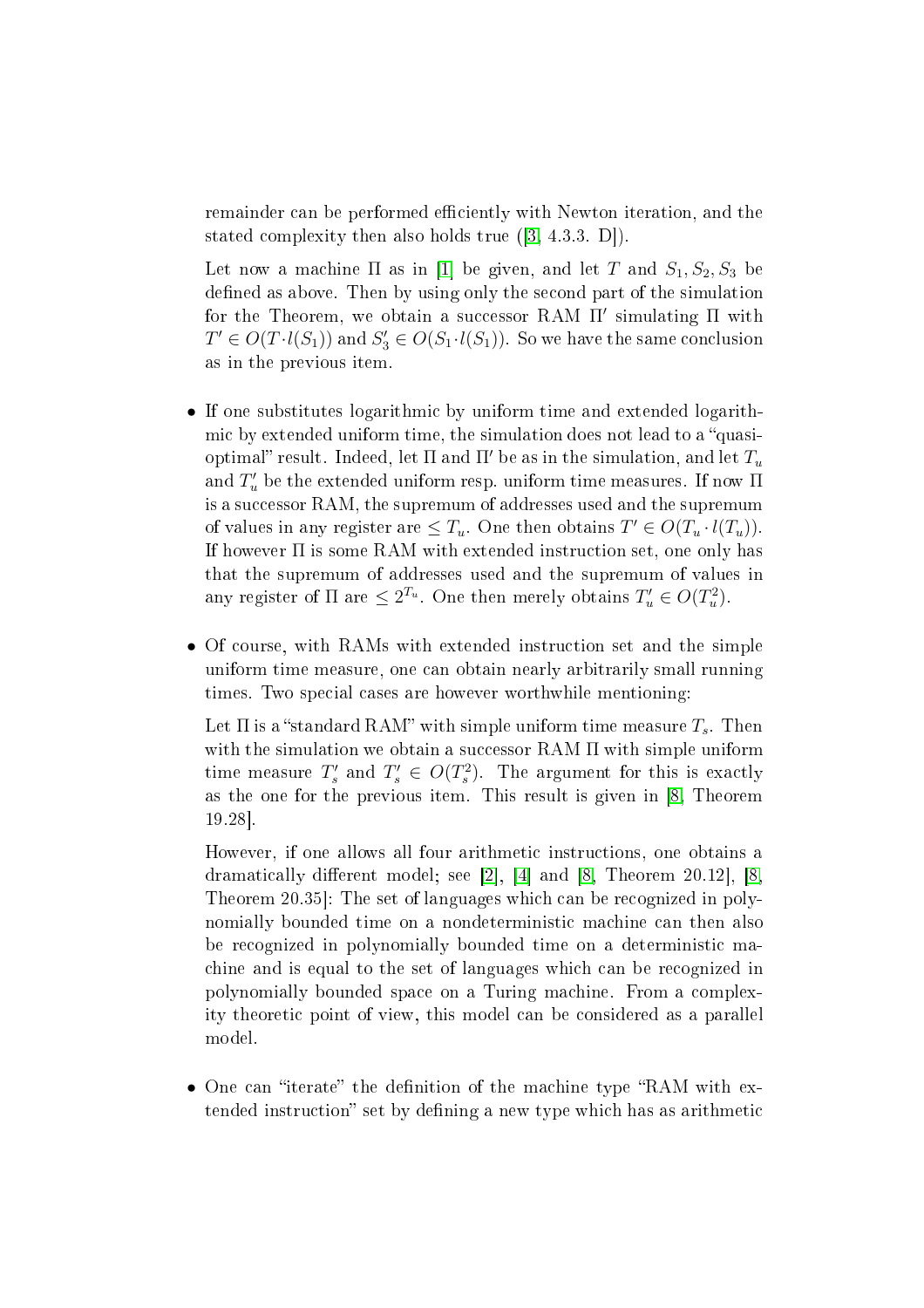all instru
tions of the RAM with extended instru
tion set. By iterating this pro
edure, we obtain a sequen
e RAM types indexed by the natural numbers; let us call any machine of these types a  $RAM$  with *iteratively extended instruction set.* We can now also iterate the definition of the extended logarithmic time measure and the space measures, obtaining in this way measures for all these ma
hines. Let now su
h a RAM Π be given. Then one can also apply the simulation iteratively. Finally, one obtains a successor RAM  $\Pi'$  which simulates  $\Pi$  such that the following holds: With the notations as in the Theorem and the usual  $O$ -notation to capture logarithmic factors, we have:

$$
T' \in T \cdot Poly(l(S_1)) \subseteq \tilde{O}(T)
$$
 and  $S'_3 \in \tilde{O}(S_1)$ 

• It would be very interesting to have a general "quasi-optimal" result on the simulation of random access machines in some model by Turing ma
hines. However, no su
h result is known. The following statement is however obvious: Let  $\Pi$  be a RAM with extended instruction set. Then there exists a Turing ma
hine (with 1-dimensional tapes) simulating Π with a time complexity of  $O(T \cdot S_1) \subseteq O(T^2)$ .

### <sup>6</sup> Summary

We give a summary of the definitions and results of this work on an intuitive

The starting point of this work is the observation that often the analysis of algorithms is performed in an ad-hoc way without reference to a specific model of computation. Implicitly however, the algorithms are usually analyzed in some kind of random access machine (RAM) model with some kind of instru
tion set. This motivates the sear
h for a general transfer result to a truly bit-oriented model of omputation. Su
h a result is given in this work.

Briefly, the result can be stated as follows: If one defines the time and spa
e requirements of the instru
tions of the model in a bit-oriented way, one can obtain a transfer which is "quasi-optimal", i.e. "optimal up to a logarithmic factor".

Generally speaking, the result shows that if one employs the usual  $O$ or  $O^*$  notation, it really is justified to take an intuitive and not too formal approa
h to omplexity of algorithms.

Two aspects should however be added to caution the reader: